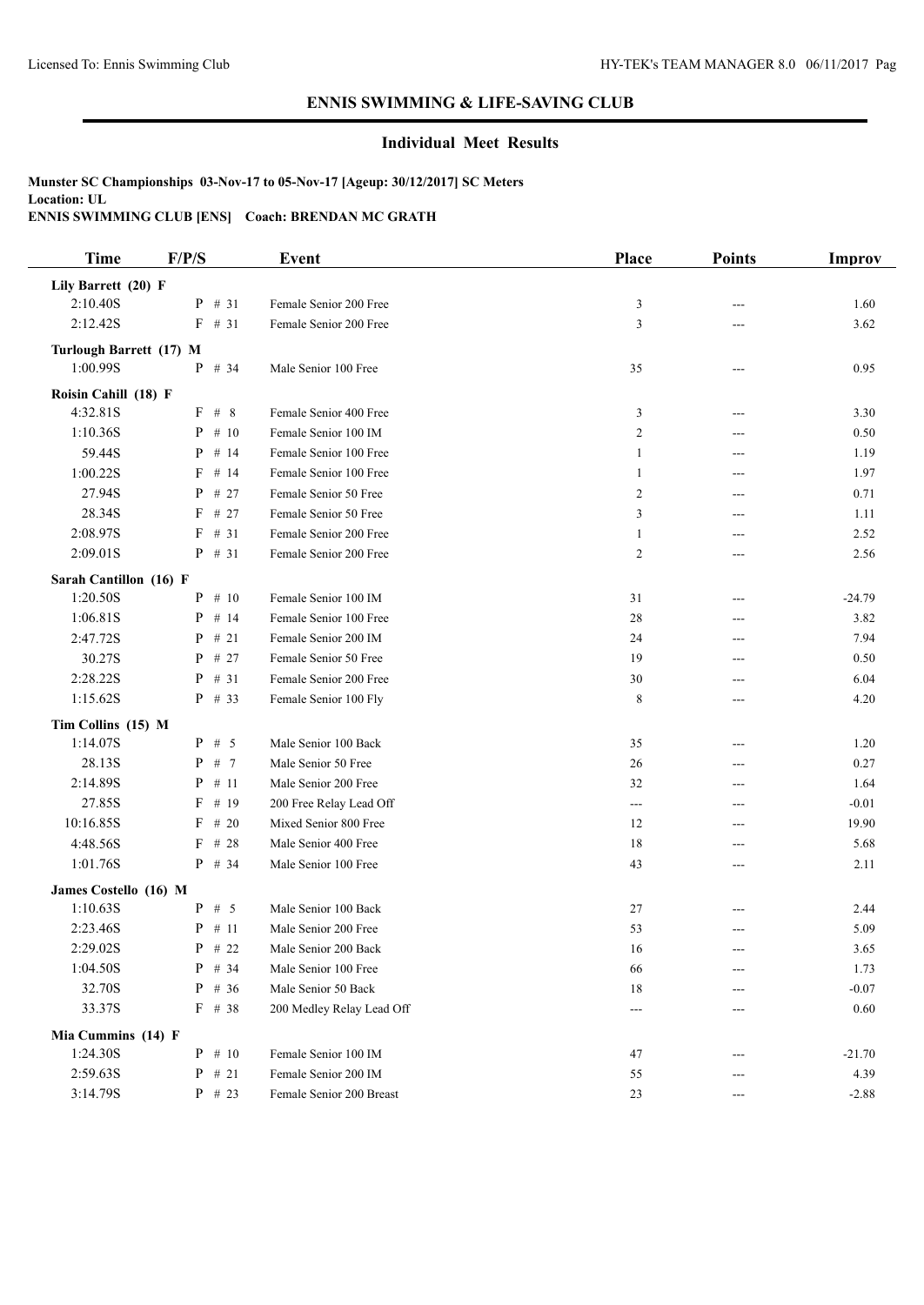### **Individual Meet Results**

| <b>Time</b>                         | F/P/S                | <b>Event</b>             | Place       | <b>Points</b> | Improv   |
|-------------------------------------|----------------------|--------------------------|-------------|---------------|----------|
| Ella Doherty (15) F                 |                      |                          |             |               |          |
| 4:54.57S                            | F # 8                | Female Senior 400 Free   | 11          | ---           | 2.61     |
| 1:04.78S                            | $\mathbf{P}$<br># 14 | Female Senior 100 Free   | 15          | ---           | 2.41     |
| 33.50S                              | $P$ # 16             | Female Senior 50 Back    | 10          | ---           | 1.22     |
| 30.77S                              | $F$ # 18             | 200 Free Relay Lead Off  | ---         | ---           | 2.67     |
| 1:13.84S                            | $P$ # 25             | Female Senior 100 Back   | 16          | ---           | 3.18     |
| 29.07S                              | $P$ # 27             | Female Senior 50 Free    | 10          |               | 0.97     |
| 2:18.70S                            | $P$ # 31             | Female Senior 200 Free   | 10          | ---           | 2.08     |
| Conor Grogan (17) M                 |                      |                          |             |               |          |
| 2:11.11S                            | $P$ # 11             | Male Senior 200 Free     | 19          | ---           | 1.00     |
| 9:38.39S                            | $F$ # 20             | Mixed Senior 800 Free    | 6           | ---           | $-12.98$ |
| 4:38.47S                            | $F$ # 28             | Male Senior 400 Free     | 11          | ---           | 2.97     |
| 59.02S                              | $P$ # 34             | Male Senior 100 Free     | 23          | $---$         | $-0.07$  |
| Conor Hogan (16) M                  |                      |                          |             |               |          |
| 2:39.19S DQ                         | $P$ # 1              | Male Senior 200 IM       | $---$       | ---           | ---      |
| 29.21S                              | $P$ # 7              | Male Senior 50 Free      | 39          | ---           | $-0.35$  |
| 1:21.94S                            | $P$ # 24             | Male Senior 100 Breast   | 25          |               | $-1.84$  |
| 1:14.62S                            | $P$ # 30             | Male Senior 100 IM       | 28          | ---           | $-28.34$ |
| 1:04.15S                            | $P$ # 34             | Male Senior 100 Free     | 65          | ---           | 0.52     |
|                                     |                      |                          |             |               |          |
| Eimear Kilroy (15) F<br>2:52.79S DQ | $P$ # 2              | Female Senior 200 Back   |             | ---           | ---      |
| 1:22.18S                            | $P$ # 10             | Female Senior 100 IM     | $---$<br>40 | ---           | $-25.08$ |
| 2:58.38S                            | $P$ # 21             | Female Senior 200 IM     | 53          |               | 6.47     |
| 1:21.71S                            | $P$ # 25             | Female Senior 100 Back   | 47          | ---<br>---    | 2.47     |
|                                     |                      |                          |             |               |          |
| Aoife Madigan (15) F                |                      |                          |             |               |          |
| 2:42.60S DQ                         | $P$ # 2              | Female Senior 200 Back   | ---         | ---           | ---      |
| 1:18.23S                            | $P$ # 10             | Female Senior 100 IM     | 23          | ---           | $-27.61$ |
| 1:06.31S                            | $P$ # 14             | Female Senior 100 Free   | 22          | ---           | 0.47     |
| 35.57S                              | $P$ # 16             | Female Senior 50 Back    | 24          | ---           | $-0.07$  |
| 2:49.62S                            | $P$ # 21             | Female Senior 200 IM     | 33          | ---           | 3.84     |
| 1:15.29S                            | $P$ # 25             | Female Senior 100 Back   | 22          | ---           | 2.74     |
| Laura Mc Donnell (17) F             |                      |                          |             |               |          |
| 2:50.59S                            | $P \# 2$             | Female Senior 200 Back   | 28          | ---           | 6.63     |
| 1:28.63S                            | $P$ # 4              | Female Senior 100 Breast | 21          | ---           | 6.20     |
| 1:17.23S                            | $P$ # 10             | Female Senior 100 IM     | 18          | ---           | $-18.58$ |
| 1:08.75S                            | $P$ # 14             | Female Senior 100 Free   | 50          |               | 3.14     |
| 2:49.30S                            | $P$ # 21             | Female Senior 200 IM     | 31          | ---           | 4.33     |
| 3:17.28S                            | $P$ # 23             | Female Senior 200 Breast | 28          | ---           | 13.63    |
| 1:17.48S                            | $P$ # 25             | Female Senior 100 Back   | 32          |               | 2.94     |
| 31.07S                              | $P$ # 27             | Female Senior 50 Free    | 27          | ---           | 0.09     |
| 2:37.82S                            | $P$ # 31             | Female Senior 200 Free   | 56          | ---           | 10.26    |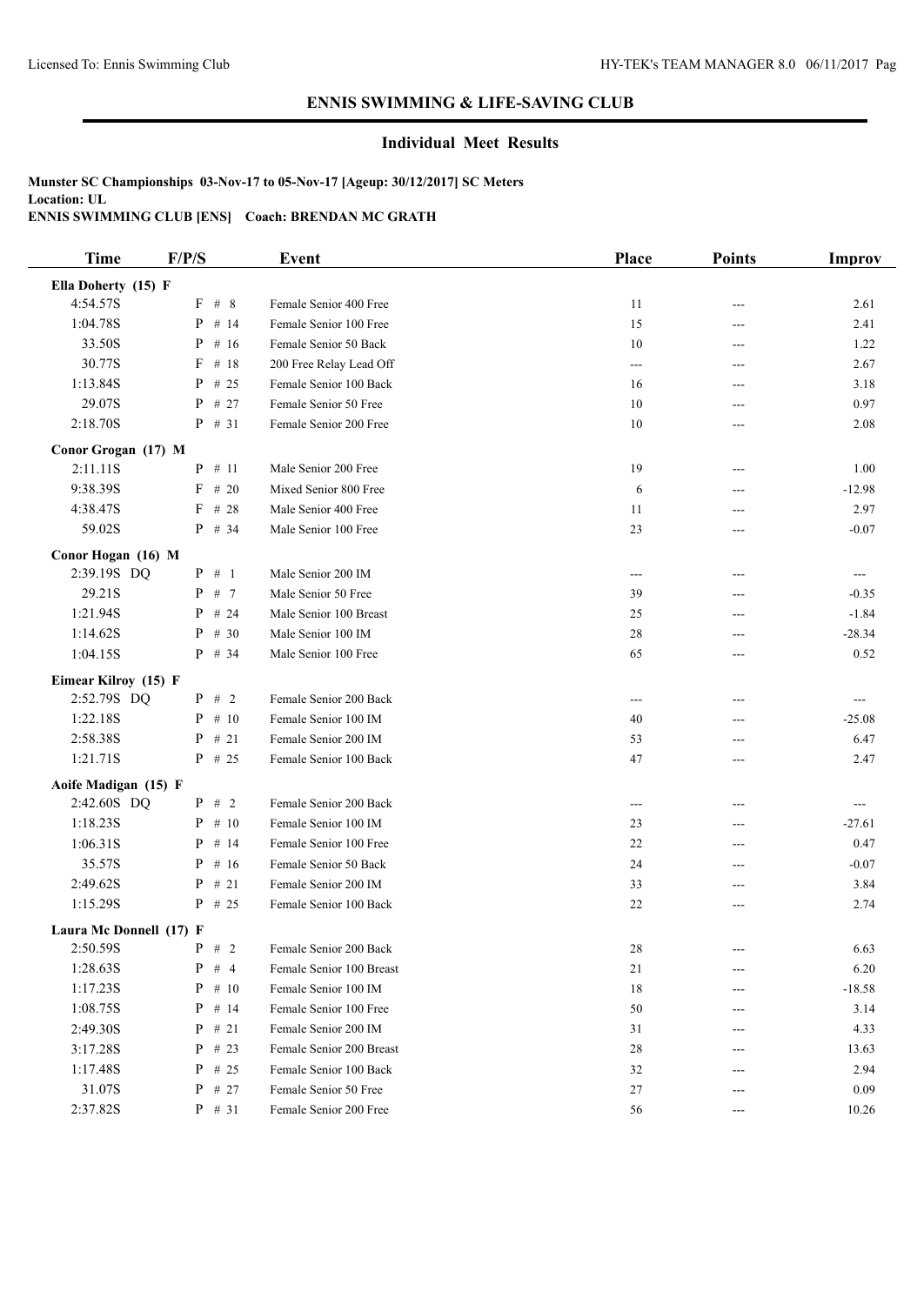### **Individual Meet Results**

| Rory Mc Evoy (19) M<br>$P$ # 1<br>2:08.96S<br>Male Senior 200 IM<br>$\overline{c}$<br>2.06<br>---<br># 1<br>2:21.09S<br>F<br>5<br>Male Senior 200 IM<br>14.19<br>---<br>56.86S<br># 5<br>F<br>Male Senior 100 Back<br>1.59<br>1<br>---<br>57.45S<br>$P$ # 5<br>Male Senior 100 Back<br>2.18<br>1<br>---<br>1:56.40S<br>$P$ # 11<br>Male Senior 200 Free<br>2<br>2.81<br>---<br>1:56.98S<br># 11<br>F<br>Male Senior 200 Free<br>2<br>3.39<br>---<br>59.23S<br># 13<br>F<br>Male Senior 100 Fly<br>2<br>1.52<br>---<br>1:00.43S<br># 13<br>P<br>Male Senior 100 Fly<br>2<br>2.72<br>---<br>2:06.65S<br>$P$ # 22<br>Male Senior 200 Back<br>7.18<br>1<br>---<br>27.11S<br>$F$ # 29<br>200 Medley Relay Lead Off<br>1.40<br>$---$<br>---<br>27.15S<br>$P$ # 36<br>Male Senior 50 Back<br>1<br>1.44<br>---<br>27.41S<br>$F$ # 36<br>Male Senior 50 Back<br>1<br>1.70<br>---<br>Tara Mc Evoy (17) F<br>2:44.72S<br>$P$ # 2<br>Female Senior 200 Back<br>17<br>2.56<br>---<br>1:28.60S<br>$P$ # 4<br>Female Senior 100 Breast<br>20<br>1.53<br>---<br>4:53.95S<br>F<br>#8<br>9<br>Female Senior 400 Free<br>5.50<br>---<br>1:16.08S<br># 10<br>Female Senior 100 IM<br>P<br>15<br>$-30.14$<br>---<br>1:05.24S<br># 14<br>P<br>Female Senior 100 Free<br>18<br>3.33<br>---<br>1:14.67S<br>$P$ # 25<br>Female Senior 100 Back<br>19<br>3.75<br>---<br>29.89S DQ<br>$P$ # 27<br>Female Senior 50 Free<br>$\qquad \qquad -\qquad$<br>---<br>---<br>2:16.32S<br>9<br>$P$ # 31<br>Female Senior 200 Free<br>2.47<br>---<br>$F$ # 31<br>2:22.15S<br>Female Senior 200 Free<br>6<br>8.30<br>---<br>Aisling Mc Grath (17) F<br>1:18.77S<br>$P$ # 10<br>Female Senior 100 IM<br>26<br>$-14.23$<br>---<br>$_{\rm NS}$<br>$P$ # 14<br>Female Senior 100 Free<br>---<br>---<br>---<br>$_{\rm NS}$<br>P<br>#21<br>Female Senior 200 IM<br>---<br>---<br><b>NS</b><br>$P$ # 27<br>Female Senior 50 Free<br>$---$<br>---<br>Sean Mc Grath (15) M<br>$P$ # 5<br>1:17.22S<br>Male Senior 100 Back<br>38<br>4.30<br>29.29S<br>$P$ # 7<br>Male Senior 50 Free<br>42<br>$-1.01$<br>---<br>Leah Mc Mahon (15) F<br>2:50.27S<br>$P$ # 2<br>4.89<br>Female Senior 200 Back<br>26<br>---<br>1:30.76S<br>P<br>#4<br>Female Senior 100 Breast<br>29<br>2.51<br>---<br>1:21.99S<br>$P$ # 10<br>38<br>$-20.54$<br>Female Senior 100 IM<br>---<br>1:11.37S<br>$P$ # 14<br>Female Senior 100 Free<br>1.21<br>63<br>---<br>2:54.97S<br>$P$ # 21<br>Female Senior 200 IM<br>48<br>3.24<br>---<br>3:18.97S<br>$P$ # 23<br>Female Senior 200 Breast<br>35<br>4.23<br>1:20.76S<br>$P$ # 25<br>2.38<br>Female Senior 100 Back<br>41<br>--- | <b>Time</b> | F/P/S    | <b>Event</b>          | Place | <b>Points</b> | <b>Improv</b> |
|-------------------------------------------------------------------------------------------------------------------------------------------------------------------------------------------------------------------------------------------------------------------------------------------------------------------------------------------------------------------------------------------------------------------------------------------------------------------------------------------------------------------------------------------------------------------------------------------------------------------------------------------------------------------------------------------------------------------------------------------------------------------------------------------------------------------------------------------------------------------------------------------------------------------------------------------------------------------------------------------------------------------------------------------------------------------------------------------------------------------------------------------------------------------------------------------------------------------------------------------------------------------------------------------------------------------------------------------------------------------------------------------------------------------------------------------------------------------------------------------------------------------------------------------------------------------------------------------------------------------------------------------------------------------------------------------------------------------------------------------------------------------------------------------------------------------------------------------------------------------------------------------------------------------------------------------------------------------------------------------------------------------------------------------------------------------------------------------------------------------------------------------------------------------------------------------------------------------------------------------------------------------------------------------------------------------------------------------------------------------------------------------------------------------------------------------------------------------------------------------------------------------------------------------------------------------------------------------------|-------------|----------|-----------------------|-------|---------------|---------------|
|                                                                                                                                                                                                                                                                                                                                                                                                                                                                                                                                                                                                                                                                                                                                                                                                                                                                                                                                                                                                                                                                                                                                                                                                                                                                                                                                                                                                                                                                                                                                                                                                                                                                                                                                                                                                                                                                                                                                                                                                                                                                                                                                                                                                                                                                                                                                                                                                                                                                                                                                                                                                 |             |          |                       |       |               |               |
|                                                                                                                                                                                                                                                                                                                                                                                                                                                                                                                                                                                                                                                                                                                                                                                                                                                                                                                                                                                                                                                                                                                                                                                                                                                                                                                                                                                                                                                                                                                                                                                                                                                                                                                                                                                                                                                                                                                                                                                                                                                                                                                                                                                                                                                                                                                                                                                                                                                                                                                                                                                                 |             |          |                       |       |               |               |
|                                                                                                                                                                                                                                                                                                                                                                                                                                                                                                                                                                                                                                                                                                                                                                                                                                                                                                                                                                                                                                                                                                                                                                                                                                                                                                                                                                                                                                                                                                                                                                                                                                                                                                                                                                                                                                                                                                                                                                                                                                                                                                                                                                                                                                                                                                                                                                                                                                                                                                                                                                                                 |             |          |                       |       |               |               |
|                                                                                                                                                                                                                                                                                                                                                                                                                                                                                                                                                                                                                                                                                                                                                                                                                                                                                                                                                                                                                                                                                                                                                                                                                                                                                                                                                                                                                                                                                                                                                                                                                                                                                                                                                                                                                                                                                                                                                                                                                                                                                                                                                                                                                                                                                                                                                                                                                                                                                                                                                                                                 |             |          |                       |       |               |               |
|                                                                                                                                                                                                                                                                                                                                                                                                                                                                                                                                                                                                                                                                                                                                                                                                                                                                                                                                                                                                                                                                                                                                                                                                                                                                                                                                                                                                                                                                                                                                                                                                                                                                                                                                                                                                                                                                                                                                                                                                                                                                                                                                                                                                                                                                                                                                                                                                                                                                                                                                                                                                 |             |          |                       |       |               |               |
|                                                                                                                                                                                                                                                                                                                                                                                                                                                                                                                                                                                                                                                                                                                                                                                                                                                                                                                                                                                                                                                                                                                                                                                                                                                                                                                                                                                                                                                                                                                                                                                                                                                                                                                                                                                                                                                                                                                                                                                                                                                                                                                                                                                                                                                                                                                                                                                                                                                                                                                                                                                                 |             |          |                       |       |               |               |
|                                                                                                                                                                                                                                                                                                                                                                                                                                                                                                                                                                                                                                                                                                                                                                                                                                                                                                                                                                                                                                                                                                                                                                                                                                                                                                                                                                                                                                                                                                                                                                                                                                                                                                                                                                                                                                                                                                                                                                                                                                                                                                                                                                                                                                                                                                                                                                                                                                                                                                                                                                                                 |             |          |                       |       |               |               |
|                                                                                                                                                                                                                                                                                                                                                                                                                                                                                                                                                                                                                                                                                                                                                                                                                                                                                                                                                                                                                                                                                                                                                                                                                                                                                                                                                                                                                                                                                                                                                                                                                                                                                                                                                                                                                                                                                                                                                                                                                                                                                                                                                                                                                                                                                                                                                                                                                                                                                                                                                                                                 |             |          |                       |       |               |               |
|                                                                                                                                                                                                                                                                                                                                                                                                                                                                                                                                                                                                                                                                                                                                                                                                                                                                                                                                                                                                                                                                                                                                                                                                                                                                                                                                                                                                                                                                                                                                                                                                                                                                                                                                                                                                                                                                                                                                                                                                                                                                                                                                                                                                                                                                                                                                                                                                                                                                                                                                                                                                 |             |          |                       |       |               |               |
|                                                                                                                                                                                                                                                                                                                                                                                                                                                                                                                                                                                                                                                                                                                                                                                                                                                                                                                                                                                                                                                                                                                                                                                                                                                                                                                                                                                                                                                                                                                                                                                                                                                                                                                                                                                                                                                                                                                                                                                                                                                                                                                                                                                                                                                                                                                                                                                                                                                                                                                                                                                                 |             |          |                       |       |               |               |
|                                                                                                                                                                                                                                                                                                                                                                                                                                                                                                                                                                                                                                                                                                                                                                                                                                                                                                                                                                                                                                                                                                                                                                                                                                                                                                                                                                                                                                                                                                                                                                                                                                                                                                                                                                                                                                                                                                                                                                                                                                                                                                                                                                                                                                                                                                                                                                                                                                                                                                                                                                                                 |             |          |                       |       |               |               |
|                                                                                                                                                                                                                                                                                                                                                                                                                                                                                                                                                                                                                                                                                                                                                                                                                                                                                                                                                                                                                                                                                                                                                                                                                                                                                                                                                                                                                                                                                                                                                                                                                                                                                                                                                                                                                                                                                                                                                                                                                                                                                                                                                                                                                                                                                                                                                                                                                                                                                                                                                                                                 |             |          |                       |       |               |               |
|                                                                                                                                                                                                                                                                                                                                                                                                                                                                                                                                                                                                                                                                                                                                                                                                                                                                                                                                                                                                                                                                                                                                                                                                                                                                                                                                                                                                                                                                                                                                                                                                                                                                                                                                                                                                                                                                                                                                                                                                                                                                                                                                                                                                                                                                                                                                                                                                                                                                                                                                                                                                 |             |          |                       |       |               |               |
|                                                                                                                                                                                                                                                                                                                                                                                                                                                                                                                                                                                                                                                                                                                                                                                                                                                                                                                                                                                                                                                                                                                                                                                                                                                                                                                                                                                                                                                                                                                                                                                                                                                                                                                                                                                                                                                                                                                                                                                                                                                                                                                                                                                                                                                                                                                                                                                                                                                                                                                                                                                                 |             |          |                       |       |               |               |
|                                                                                                                                                                                                                                                                                                                                                                                                                                                                                                                                                                                                                                                                                                                                                                                                                                                                                                                                                                                                                                                                                                                                                                                                                                                                                                                                                                                                                                                                                                                                                                                                                                                                                                                                                                                                                                                                                                                                                                                                                                                                                                                                                                                                                                                                                                                                                                                                                                                                                                                                                                                                 |             |          |                       |       |               |               |
|                                                                                                                                                                                                                                                                                                                                                                                                                                                                                                                                                                                                                                                                                                                                                                                                                                                                                                                                                                                                                                                                                                                                                                                                                                                                                                                                                                                                                                                                                                                                                                                                                                                                                                                                                                                                                                                                                                                                                                                                                                                                                                                                                                                                                                                                                                                                                                                                                                                                                                                                                                                                 |             |          |                       |       |               |               |
|                                                                                                                                                                                                                                                                                                                                                                                                                                                                                                                                                                                                                                                                                                                                                                                                                                                                                                                                                                                                                                                                                                                                                                                                                                                                                                                                                                                                                                                                                                                                                                                                                                                                                                                                                                                                                                                                                                                                                                                                                                                                                                                                                                                                                                                                                                                                                                                                                                                                                                                                                                                                 |             |          |                       |       |               |               |
|                                                                                                                                                                                                                                                                                                                                                                                                                                                                                                                                                                                                                                                                                                                                                                                                                                                                                                                                                                                                                                                                                                                                                                                                                                                                                                                                                                                                                                                                                                                                                                                                                                                                                                                                                                                                                                                                                                                                                                                                                                                                                                                                                                                                                                                                                                                                                                                                                                                                                                                                                                                                 |             |          |                       |       |               |               |
|                                                                                                                                                                                                                                                                                                                                                                                                                                                                                                                                                                                                                                                                                                                                                                                                                                                                                                                                                                                                                                                                                                                                                                                                                                                                                                                                                                                                                                                                                                                                                                                                                                                                                                                                                                                                                                                                                                                                                                                                                                                                                                                                                                                                                                                                                                                                                                                                                                                                                                                                                                                                 |             |          |                       |       |               |               |
|                                                                                                                                                                                                                                                                                                                                                                                                                                                                                                                                                                                                                                                                                                                                                                                                                                                                                                                                                                                                                                                                                                                                                                                                                                                                                                                                                                                                                                                                                                                                                                                                                                                                                                                                                                                                                                                                                                                                                                                                                                                                                                                                                                                                                                                                                                                                                                                                                                                                                                                                                                                                 |             |          |                       |       |               |               |
|                                                                                                                                                                                                                                                                                                                                                                                                                                                                                                                                                                                                                                                                                                                                                                                                                                                                                                                                                                                                                                                                                                                                                                                                                                                                                                                                                                                                                                                                                                                                                                                                                                                                                                                                                                                                                                                                                                                                                                                                                                                                                                                                                                                                                                                                                                                                                                                                                                                                                                                                                                                                 |             |          |                       |       |               |               |
|                                                                                                                                                                                                                                                                                                                                                                                                                                                                                                                                                                                                                                                                                                                                                                                                                                                                                                                                                                                                                                                                                                                                                                                                                                                                                                                                                                                                                                                                                                                                                                                                                                                                                                                                                                                                                                                                                                                                                                                                                                                                                                                                                                                                                                                                                                                                                                                                                                                                                                                                                                                                 |             |          |                       |       |               |               |
|                                                                                                                                                                                                                                                                                                                                                                                                                                                                                                                                                                                                                                                                                                                                                                                                                                                                                                                                                                                                                                                                                                                                                                                                                                                                                                                                                                                                                                                                                                                                                                                                                                                                                                                                                                                                                                                                                                                                                                                                                                                                                                                                                                                                                                                                                                                                                                                                                                                                                                                                                                                                 |             |          |                       |       |               |               |
|                                                                                                                                                                                                                                                                                                                                                                                                                                                                                                                                                                                                                                                                                                                                                                                                                                                                                                                                                                                                                                                                                                                                                                                                                                                                                                                                                                                                                                                                                                                                                                                                                                                                                                                                                                                                                                                                                                                                                                                                                                                                                                                                                                                                                                                                                                                                                                                                                                                                                                                                                                                                 |             |          |                       |       |               |               |
|                                                                                                                                                                                                                                                                                                                                                                                                                                                                                                                                                                                                                                                                                                                                                                                                                                                                                                                                                                                                                                                                                                                                                                                                                                                                                                                                                                                                                                                                                                                                                                                                                                                                                                                                                                                                                                                                                                                                                                                                                                                                                                                                                                                                                                                                                                                                                                                                                                                                                                                                                                                                 |             |          |                       |       |               |               |
|                                                                                                                                                                                                                                                                                                                                                                                                                                                                                                                                                                                                                                                                                                                                                                                                                                                                                                                                                                                                                                                                                                                                                                                                                                                                                                                                                                                                                                                                                                                                                                                                                                                                                                                                                                                                                                                                                                                                                                                                                                                                                                                                                                                                                                                                                                                                                                                                                                                                                                                                                                                                 |             |          |                       |       |               |               |
|                                                                                                                                                                                                                                                                                                                                                                                                                                                                                                                                                                                                                                                                                                                                                                                                                                                                                                                                                                                                                                                                                                                                                                                                                                                                                                                                                                                                                                                                                                                                                                                                                                                                                                                                                                                                                                                                                                                                                                                                                                                                                                                                                                                                                                                                                                                                                                                                                                                                                                                                                                                                 |             |          |                       |       |               |               |
|                                                                                                                                                                                                                                                                                                                                                                                                                                                                                                                                                                                                                                                                                                                                                                                                                                                                                                                                                                                                                                                                                                                                                                                                                                                                                                                                                                                                                                                                                                                                                                                                                                                                                                                                                                                                                                                                                                                                                                                                                                                                                                                                                                                                                                                                                                                                                                                                                                                                                                                                                                                                 |             |          |                       |       |               |               |
|                                                                                                                                                                                                                                                                                                                                                                                                                                                                                                                                                                                                                                                                                                                                                                                                                                                                                                                                                                                                                                                                                                                                                                                                                                                                                                                                                                                                                                                                                                                                                                                                                                                                                                                                                                                                                                                                                                                                                                                                                                                                                                                                                                                                                                                                                                                                                                                                                                                                                                                                                                                                 |             |          |                       |       |               |               |
|                                                                                                                                                                                                                                                                                                                                                                                                                                                                                                                                                                                                                                                                                                                                                                                                                                                                                                                                                                                                                                                                                                                                                                                                                                                                                                                                                                                                                                                                                                                                                                                                                                                                                                                                                                                                                                                                                                                                                                                                                                                                                                                                                                                                                                                                                                                                                                                                                                                                                                                                                                                                 |             |          |                       |       |               |               |
|                                                                                                                                                                                                                                                                                                                                                                                                                                                                                                                                                                                                                                                                                                                                                                                                                                                                                                                                                                                                                                                                                                                                                                                                                                                                                                                                                                                                                                                                                                                                                                                                                                                                                                                                                                                                                                                                                                                                                                                                                                                                                                                                                                                                                                                                                                                                                                                                                                                                                                                                                                                                 |             |          |                       |       |               |               |
|                                                                                                                                                                                                                                                                                                                                                                                                                                                                                                                                                                                                                                                                                                                                                                                                                                                                                                                                                                                                                                                                                                                                                                                                                                                                                                                                                                                                                                                                                                                                                                                                                                                                                                                                                                                                                                                                                                                                                                                                                                                                                                                                                                                                                                                                                                                                                                                                                                                                                                                                                                                                 |             |          |                       |       |               |               |
|                                                                                                                                                                                                                                                                                                                                                                                                                                                                                                                                                                                                                                                                                                                                                                                                                                                                                                                                                                                                                                                                                                                                                                                                                                                                                                                                                                                                                                                                                                                                                                                                                                                                                                                                                                                                                                                                                                                                                                                                                                                                                                                                                                                                                                                                                                                                                                                                                                                                                                                                                                                                 |             |          |                       |       |               |               |
|                                                                                                                                                                                                                                                                                                                                                                                                                                                                                                                                                                                                                                                                                                                                                                                                                                                                                                                                                                                                                                                                                                                                                                                                                                                                                                                                                                                                                                                                                                                                                                                                                                                                                                                                                                                                                                                                                                                                                                                                                                                                                                                                                                                                                                                                                                                                                                                                                                                                                                                                                                                                 |             |          |                       |       |               |               |
|                                                                                                                                                                                                                                                                                                                                                                                                                                                                                                                                                                                                                                                                                                                                                                                                                                                                                                                                                                                                                                                                                                                                                                                                                                                                                                                                                                                                                                                                                                                                                                                                                                                                                                                                                                                                                                                                                                                                                                                                                                                                                                                                                                                                                                                                                                                                                                                                                                                                                                                                                                                                 |             |          |                       |       |               |               |
|                                                                                                                                                                                                                                                                                                                                                                                                                                                                                                                                                                                                                                                                                                                                                                                                                                                                                                                                                                                                                                                                                                                                                                                                                                                                                                                                                                                                                                                                                                                                                                                                                                                                                                                                                                                                                                                                                                                                                                                                                                                                                                                                                                                                                                                                                                                                                                                                                                                                                                                                                                                                 |             |          |                       |       |               |               |
|                                                                                                                                                                                                                                                                                                                                                                                                                                                                                                                                                                                                                                                                                                                                                                                                                                                                                                                                                                                                                                                                                                                                                                                                                                                                                                                                                                                                                                                                                                                                                                                                                                                                                                                                                                                                                                                                                                                                                                                                                                                                                                                                                                                                                                                                                                                                                                                                                                                                                                                                                                                                 |             |          |                       |       |               |               |
|                                                                                                                                                                                                                                                                                                                                                                                                                                                                                                                                                                                                                                                                                                                                                                                                                                                                                                                                                                                                                                                                                                                                                                                                                                                                                                                                                                                                                                                                                                                                                                                                                                                                                                                                                                                                                                                                                                                                                                                                                                                                                                                                                                                                                                                                                                                                                                                                                                                                                                                                                                                                 |             |          |                       |       |               |               |
|                                                                                                                                                                                                                                                                                                                                                                                                                                                                                                                                                                                                                                                                                                                                                                                                                                                                                                                                                                                                                                                                                                                                                                                                                                                                                                                                                                                                                                                                                                                                                                                                                                                                                                                                                                                                                                                                                                                                                                                                                                                                                                                                                                                                                                                                                                                                                                                                                                                                                                                                                                                                 |             |          |                       |       |               |               |
|                                                                                                                                                                                                                                                                                                                                                                                                                                                                                                                                                                                                                                                                                                                                                                                                                                                                                                                                                                                                                                                                                                                                                                                                                                                                                                                                                                                                                                                                                                                                                                                                                                                                                                                                                                                                                                                                                                                                                                                                                                                                                                                                                                                                                                                                                                                                                                                                                                                                                                                                                                                                 | 33.11S      | $P$ # 27 | Female Senior 50 Free | 48    | ---           | 1.85          |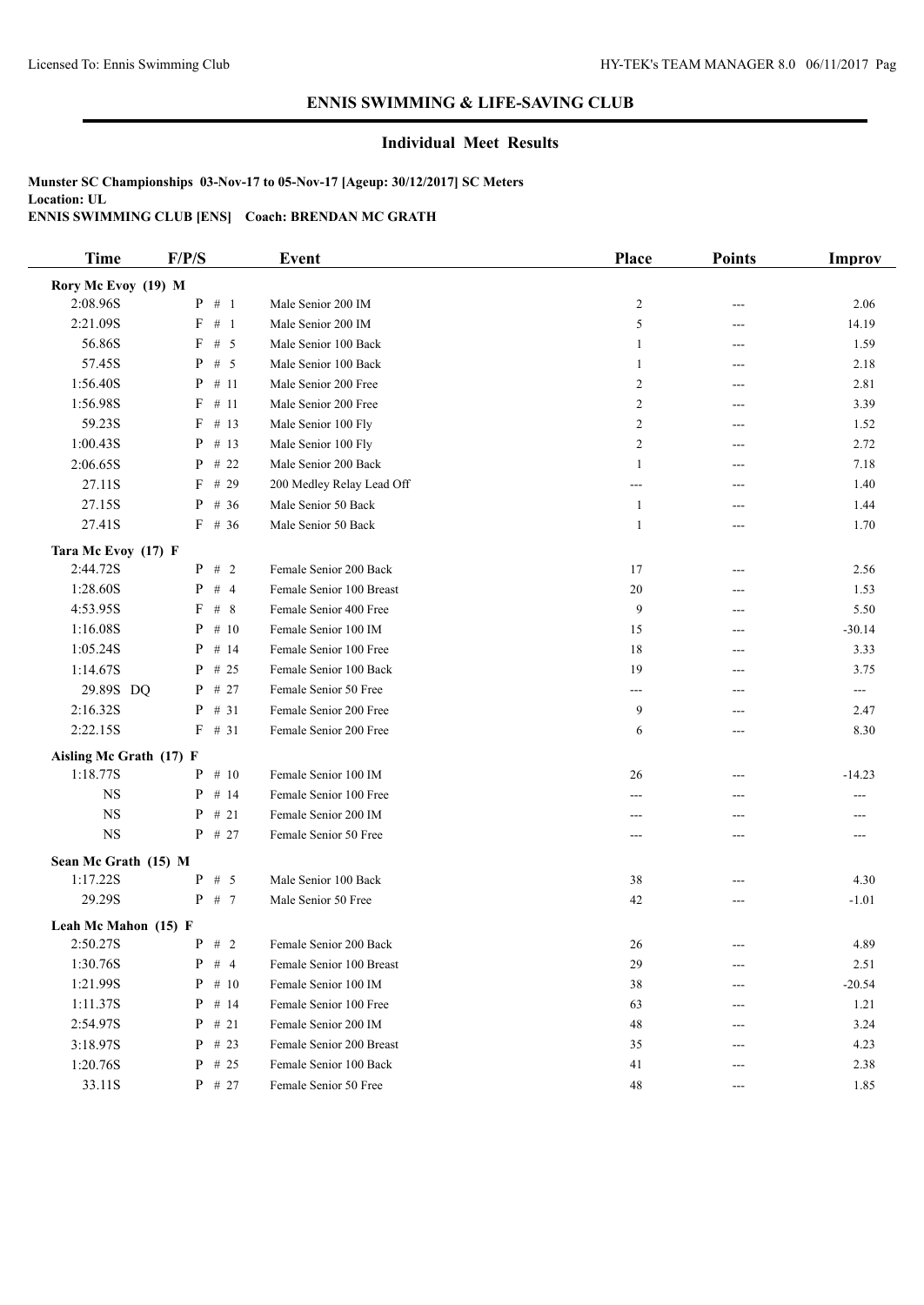### **Individual Meet Results**

| <b>Time</b>                | F/P/S             | <b>Event</b>             | Place                    | <b>Points</b>              | <b>Improv</b> |
|----------------------------|-------------------|--------------------------|--------------------------|----------------------------|---------------|
| Dylan O'Brien (15) M       |                   |                          |                          |                            |               |
| 1:07.96S                   | $P$ # 5           | Male Senior 100 Back     | 16                       | $---$                      | 2.04          |
| 27.47S                     | P<br># 7          | Male Senior 50 Free      | 16                       | $---$                      | 0.17          |
| 26.48S                     | F # 9             | 200 Free Relay Lead Off  | $\hspace{0.05cm} \ldots$ | ---                        | $-0.82$       |
| 1:06.33S                   | $P$ # 13          | Male Senior 100 Fly      | 7                        | $---$                      | $-0.09$       |
| 2:24.26S                   | P<br># 22         | Male Senior 200 Back     | 13                       | ---                        | $-4.74$       |
| 29.47S                     | $P$ # 26          | Male Senior 50 Fly       | 10                       | ---                        | $-0.74$       |
| 57.26S                     | $P$ # 34          | Male Senior 100 Free     | 8                        | $---$                      | $-0.58$       |
| Molly O'Connell (13) F     |                   |                          |                          |                            |               |
| 31.87S                     | $P$ # 27          | Female Senior 50 Free    | 37                       | $---$                      | $-0.51$       |
| Leah O'Neill (16) F        |                   |                          |                          |                            |               |
| 5:06.13S                   | $F$ # 8           | Female Senior 400 Free   | 19                       | ---                        | 10.19         |
| 1:05.84S                   | $P$ # 14          | Female Senior 100 Free   | 21                       | ---                        | 1.65          |
| 2:23.46S                   | $P$ # 31          | Female Senior 200 Free   | 19                       | ---                        | 5.43          |
|                            |                   |                          |                          |                            |               |
| Danielle Organ (14) F      |                   |                          |                          |                            |               |
| 1:23.75S                   | $P$ # 4           | Female Senior 100 Breast | 7                        | ---                        | $-0.33$       |
| 5:29.97S                   | $F$ # 8           | Female Senior 400 Free   | 38                       | ---                        | $-1.06$       |
| 1:18.07S                   | $P$ # 10          | Female Senior 100 IM     | 22                       | $---$                      | $-25.02$      |
| 1:09.70S                   | $P$ # 14          | Female Senior 100 Free   | 57                       | ---                        | $-0.27$       |
| 2:57.87S                   | $P$ # 23          | Female Senior 200 Breast | $\overline{4}$           | ---                        | $-1.50$       |
| 2:59.71S                   | # 23<br>F         | Female Senior 200 Breast | 3                        | ---                        | 0.34          |
| 2:33.81S                   | $P$ # 31          | Female Senior 200 Free   | 46                       | ---                        | $-0.66$       |
| Alfrey Perkins (17) F      |                   |                          |                          |                            |               |
| 2:48.11S                   | $P$ # 2           | Female Senior 200 Back   | 24                       | ---                        | 5.40          |
| 5:16.07S                   | F # 8             | Female Senior 400 Free   | 29                       | ---                        | 3.09          |
| 1:22.81S                   | $P$ # 10          | Female Senior 100 IM     | 44                       | $---$                      | $-19.22$      |
| 10:54.94S                  | $F$ # 20          | Mixed Senior 800 Free    | 18                       | ---                        | 15.10         |
| 2:55.37S                   | $P$ # 21          | Female Senior 200 IM     | 49                       | $---$                      | 6.70          |
| 6:06.90S                   | $F$ # 37          | Female Senior 400 IM     | $\tau$                   | ---                        | 5.38          |
| Sybil Perkins (14) F       |                   |                          |                          |                            |               |
| 2:39.52S                   | $P$ # 2           | Female Senior 200 Back   | 11                       |                            | 4.09          |
| 5:03.50S                   | F # 8             | Female Senior 400 Free   | 16                       | ---                        | 7.64          |
| 1:17.93S                   | $\mathbf{P}$ # 10 | Female Senior 100 IM     | 21                       | ---                        | $-9.27$       |
| 1:06.62S                   | $P$ # 14          | Female Senior 100 Free   | 27                       |                            | 2.04          |
| 35.44S                     | $P$ # 16          | Female Senior 50 Back    | 23                       | ---                        | $-0.98$       |
| 30.07S                     | $F$ # 18          | 200 Free Relay Lead Off  | $\hspace{0.05cm} \ldots$ | ---                        | $-3.44$       |
| 1:14.08S                   | $P$ # 25          | Female Senior 100 Back   | 17                       | ---                        | $-2.36$       |
| 2:24.44S                   | $P$ # 31          | Female Senior 200 Free   | 23                       | $\qquad \qquad \text{---}$ | 5.06          |
| <b>Ruairi Power (18) M</b> |                   |                          |                          |                            |               |
| 27.54S                     | $P$ # 7           | Male Senior 50 Free      | 18                       | $---$                      | 0.53          |
| 27.48S                     | F # 9             | 200 Free Relay Lead Off  |                          | ---                        | 0.47          |
| 2:07.56S                   | $P$ # 11          | Male Senior 200 Free     | 14                       | ---                        | 3.33          |
| 1:08.80S                   | $P$ # 13          | Male Senior 100 Fly      | 14                       | ---                        | 2.76          |
| 27.16S                     | $F$ # 19          | 200 Free Relay Lead Off  | ---                      | ---                        | 0.15          |
| 4:31.57S                   | $F$ # 28          | Male Senior 400 Free     | 6                        | ---                        | 6.73          |
| 58.24S                     | $P$ # 34          | Male Senior 100 Free     | 14                       | ---                        | $-0.48$       |
|                            |                   |                          |                          |                            |               |